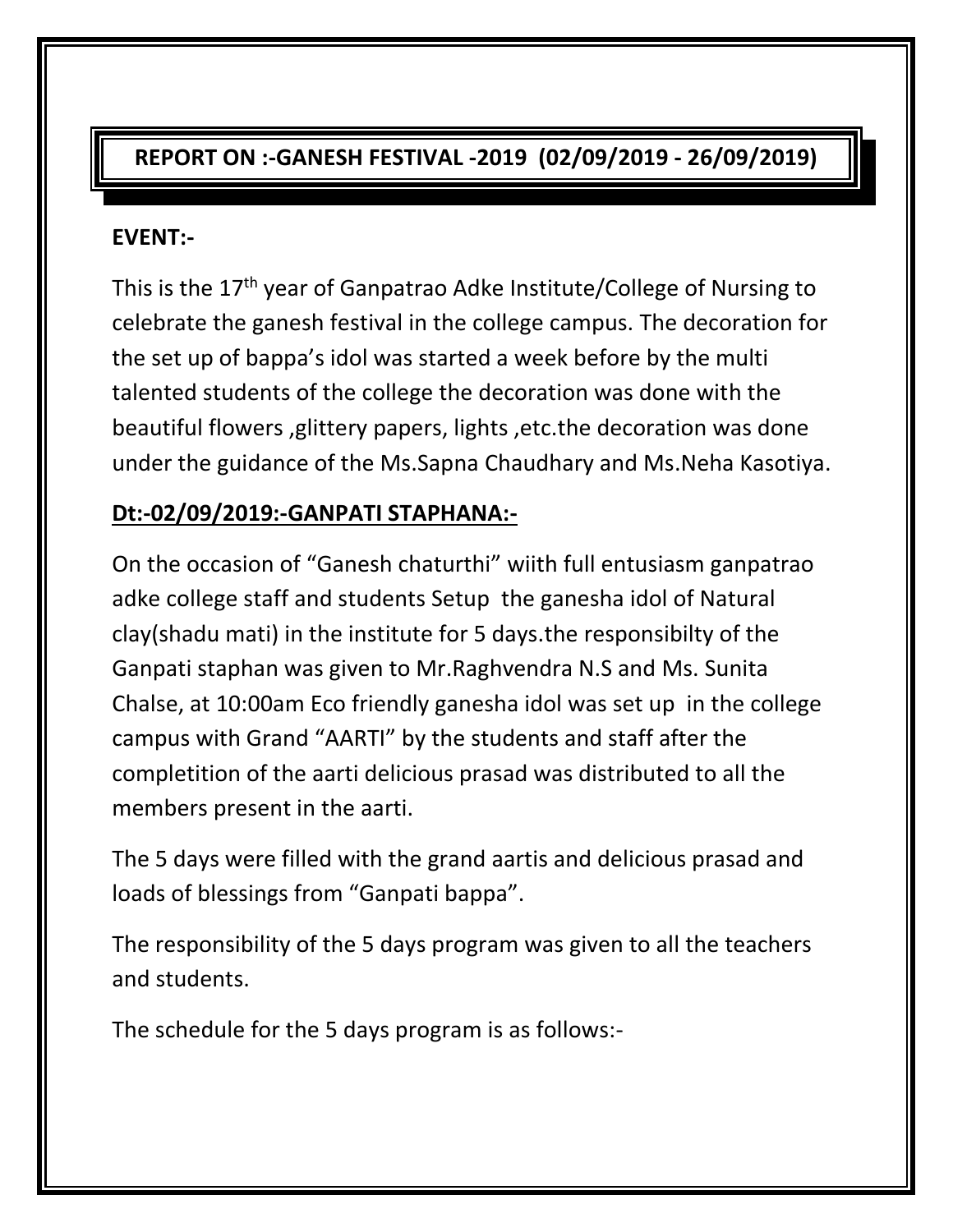### **Dt:-03/09/2019:- COMPETITIONS:-**

On 3rd of sep the day started with Ganesha idol Aarti .After the Grand aarti and prasadam distribution ., various competitions were conducted for the students based on the topic 'ORGAN DONATION'the incharge teacher for the program was Mr.Raghvendra Ns and Ms.Mayuri battise, the competitions were "Quiz competition, Essay writting ,& debate many students have participated in the competitions enthusiasmly and the judges for the competitions was Ms.Sunita Chalse and Mr.Mangesh Pawase.

### **The winners for the competition were:-**

#### **Essay Competition**

11: am to 12: 00 pm Theme : Organ Donation **English Essay** 1<sup>st</sup> prize - Timothy Pawar 2<sup>nd</sup> prize – Kunjan Vahane

#### **Marathi Essay**

1st prize - Aachal Panbude 2<sup>nd</sup> prize – Aishwarya Gaikwad

#### **Quiz competition**

2:00 pm to 3:00 pm Theme : Organ Donation 1<sup>st</sup> prize – Thimothy Pawar, Poonam Tidke, Sayali Wade 2<sup>nd</sup> prize – Dikshant Patil Tejas Ambalkar, Kanchan.

#### **Debate Competition**

3:00 pm to 4: 00 pm Winner – Ankita Fulzele, Soniya Changan, Rohit Patait, Raksha Pantawane, Lata Salve, Kunjan Vahane, mayur sapkal, kanchan Jadhav.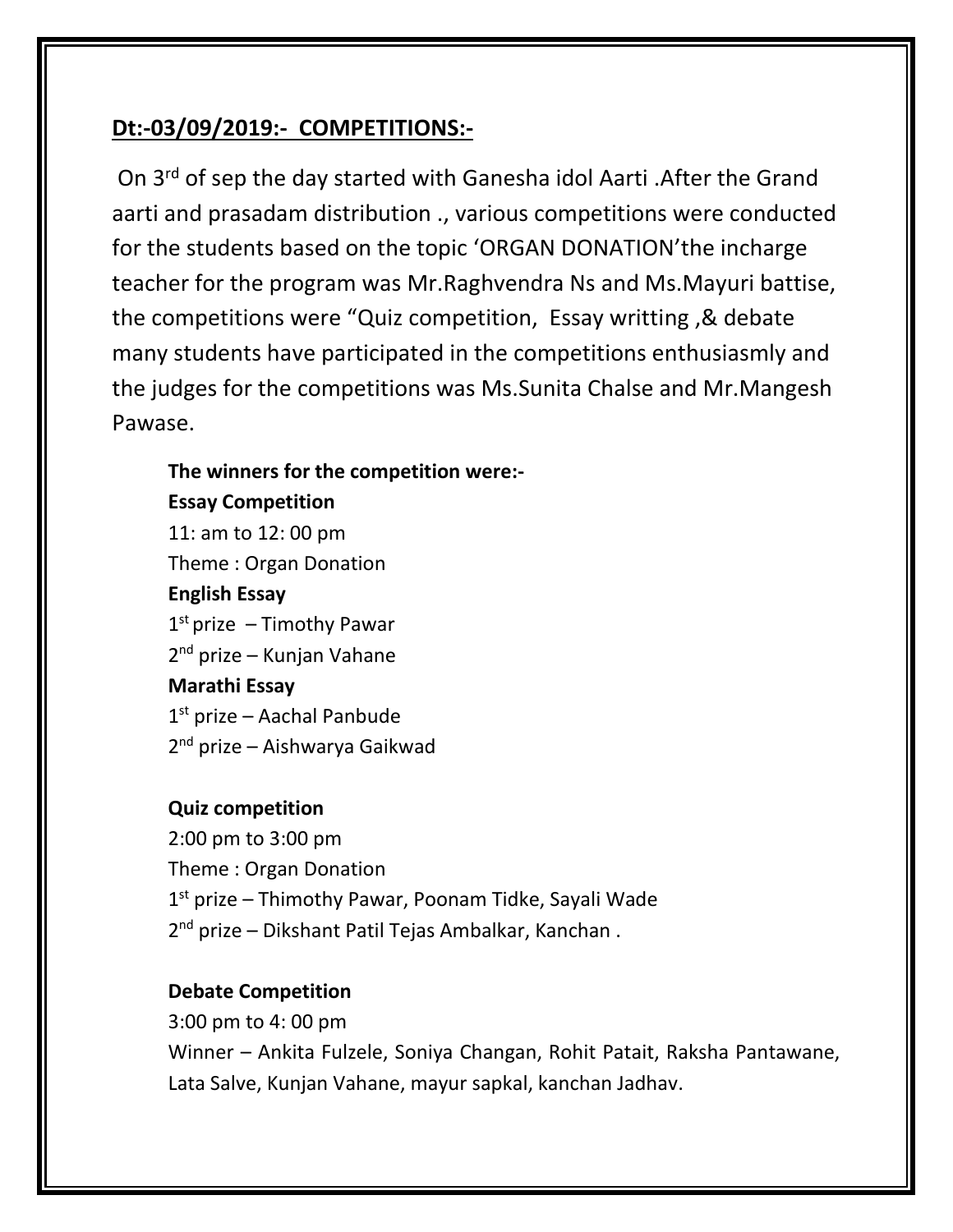After the completition of the competitions the day concluded up with the bappa's aarti .

# **04/09/2019:- SPORTS:-**

The day began with the organ donation rally which was organised by the M.U.H.S , all students of G.N.M, A.N.M ,PB.B.S.C NURSING , & B.S.S STUDENTS have attended the rally .the rally began sharp at 7:00 am and ended the 10:00 am. After finshing up with the rally all, staff and students came to the college , after coming here we started with the bappa's aarti then we have started up with the sports , the incharege for the sports was Mr.Mangesh pawase and Ms. Sunita chalse , the games were conducted by them, for the students was kho-kho, Kabbaddi, Volley ball, Box Cricket, Lemon and spoon race.

At **2:00 pm** rangoli competition and painting competition was conducted by Mr.Raghvendra and Ms.Mayuri Battisse.the topic for the rangoli and painting competition was on "ORGAN DONATION"

Total 8 students have participated in the program

The judges for the Rangoli and Painting competition was Mrs Supriya More(Chair person of G.A.I.N), Mr.Prakash Pandya(Administrator officer of G.A.I.N), and Mr.Pravin Gholap(Principal of G.A.I.N).

The winners for the Rangoli and Painting competition were:-

**Rangoli competition** 

2:00 pm to 3: 00 pm

Theme : Organ Donation

1 st prize – Mahima Lonare, Anuja Salve

2 nd prize – Shruti Fulmai, Darshana Rane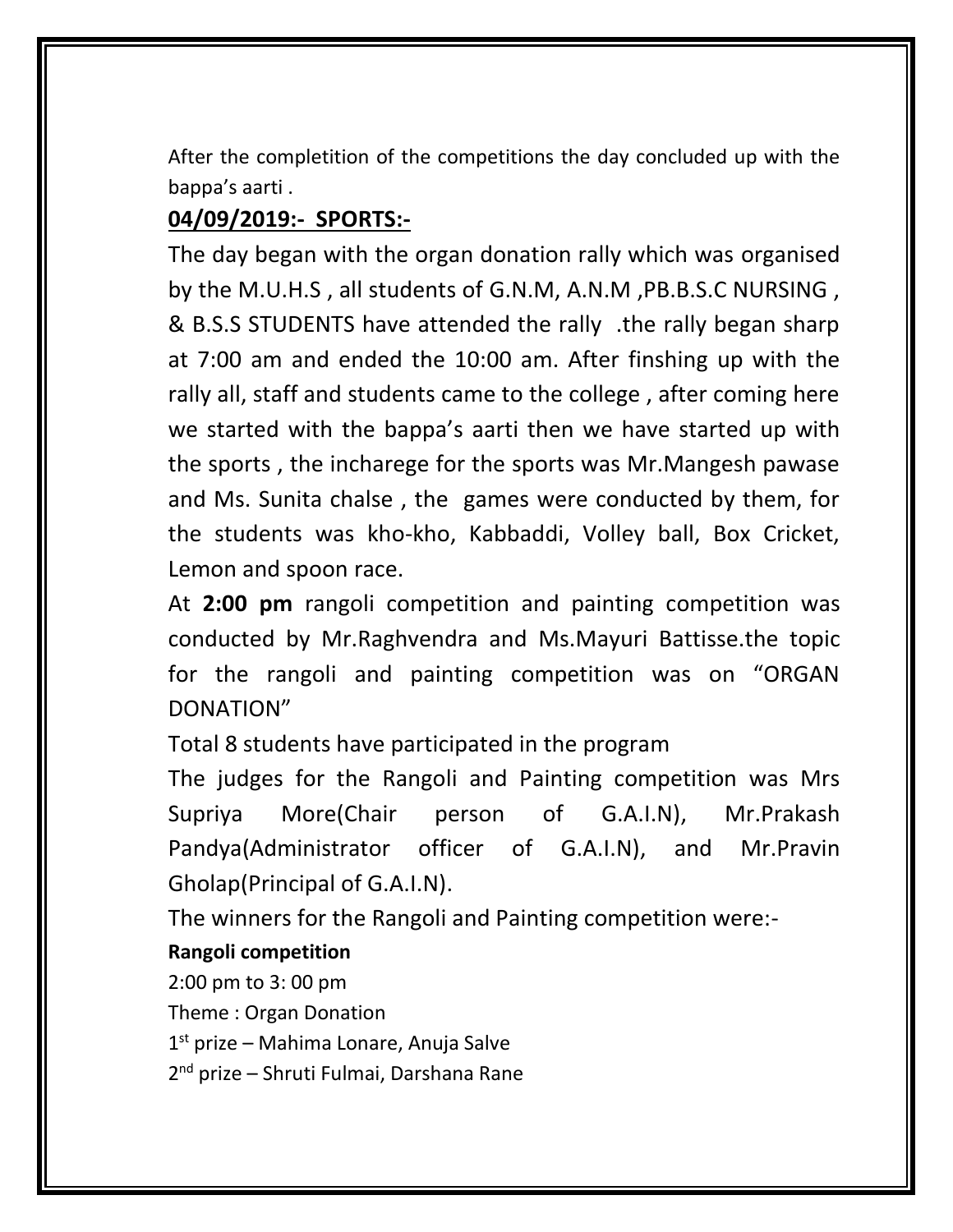### **Painting competition**

3:00 pm to 4:00 pm

Theme : Organ Donation

1 st prize – Dikshant Patil

2 nd prize – Mahima Lonare, Anuja Salve.

After the completition of the competitions the day concluded up with the bappa's aarti

## **Dt:-05/09/2019:- CULTURAL PROGRAM.**

On 5th of sep the day started with Ganesha idol Aarti and delicious prasadam distribution .it was the day the students are most awaited for i.e "Cultural program" the responsibility of the cultural program was with Ms.Sapna chaudhary,Ms.Neha kasotiya, Ms.Nasim manniyar under their guidance program was carried out the work of the program was distribute to the students , decoration team was Ms. Naina Dambare student of third year G.N.M and her team ,the teams workes very generously and did a wonderful job, the anchoring responsibiltiy was given to Ms. Kanchan shinde and Ms.Mahima lonare student of third year G.N.M , they did their job very bravely.the Music system operating responsibiltiy was given to Mr.bhavesh Kote and Mr.Roshan kale student of 2<sup>nd</sup> year G.N.M did their job Phenominally.

Students have also planned a small surprise for Teacher's day , the have felicitated the teachers with terrefic bouquets and delicious choclate box.

After the felicitation of the teachers the program started up with the beautiful performances of the students like singing,Dancing, stand up comeady, skit etc.

The program ran successfully and winded up with the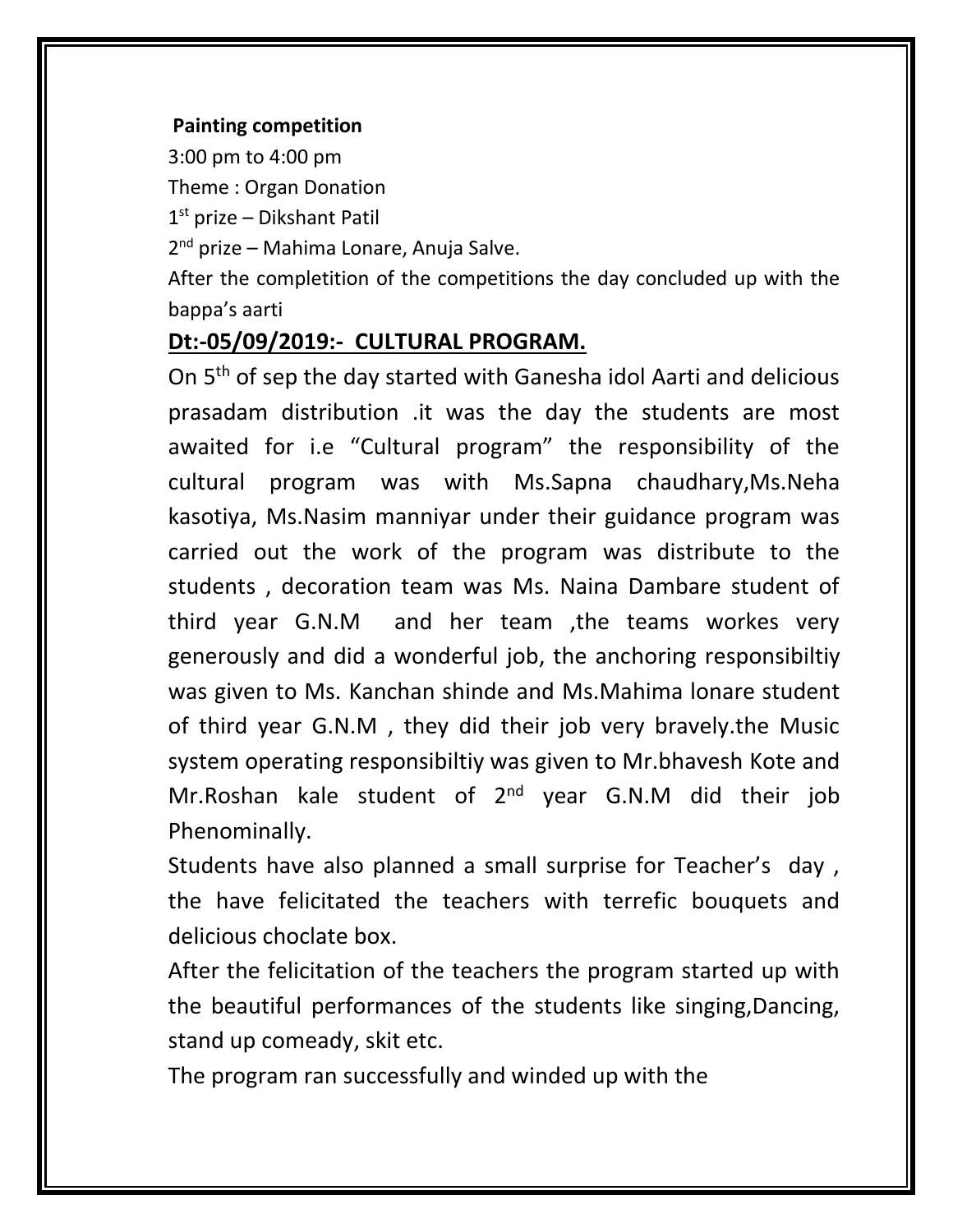Nationl Anthem.

After finishing up with the anthem the day ended up with the chanting of aarti and prasad distribution and loads of blessing by bappa.

## **Dt:-06/09/2019:-**

## **VISARJAN:-THE IMMERSION CEREMONY**

On this day there was Satyanarayan pujan. The responsibiltiy of the pujan was given to Ms.Vandana Gholap, Ms.Mansi Puranik , and Ms.Nikita Nehe. In morning 8:00am the day began with the satyanarayan pujan and ended at 9:30 am. After finishing with the worship prasad was distributed and then we started with Games Kabbadi and cricket till 1:00 pm ,after this we started with the delicious Mahaprasad which was arranged by the College . after the lunch we all gather for bappa's aarti . after finishin up with the aarti the bappa's idol was brought onto the ground and did the last aarti by Mrs. Supriya More (Chair person of G.A.I.N)and Dr.Bhausaheb More(Founder president of G.A.I.N) .and then we started the immersion rally on the sound of the dhol , all have danced and enjoy the bappa's immersion rally .The rally ended at Ganga Ghat ,Panchavati , and finally did the last aarti at Ganga Ghat and immersed the bappa's Idol into the River.